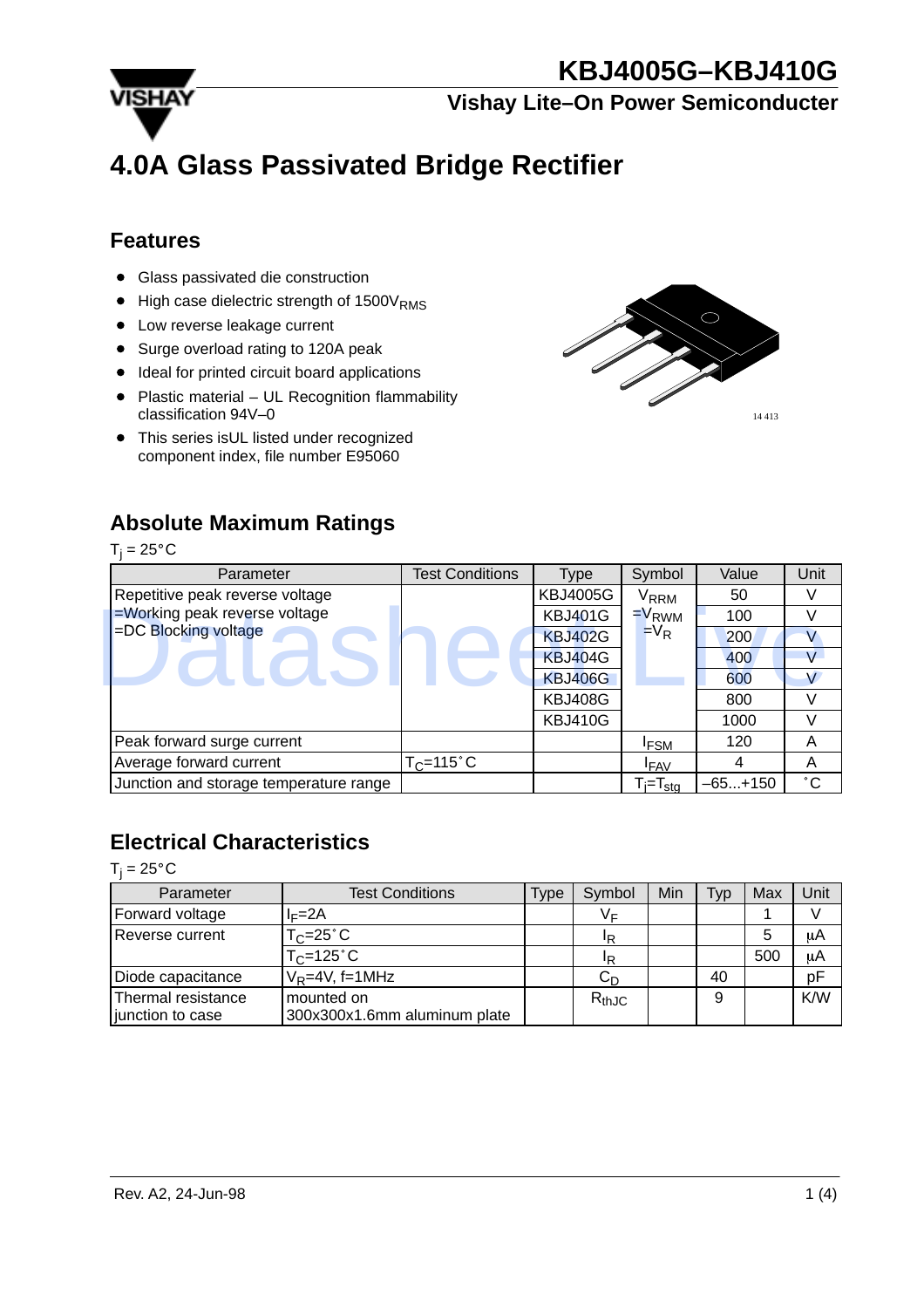## **Vishay Lite–On Power Semiconductor**



# **Characteristics**  $(T_j = 25^{\circ}C$  unless otherwise specified)



Figure 1. Max. Average Forward Current vs. Ambient Temperature



Figure 2. Typ. Forward Current vs. Forward Voltage



Figure 3. Max. Peak Forward Surge Current vs. Number of Cycles



Figure 4. Typ. Diode Capacitance vs. Reverse Voltage



Figure 5. Typ. Reverse Current vs. Percent of Rated Peak Reverse Voltage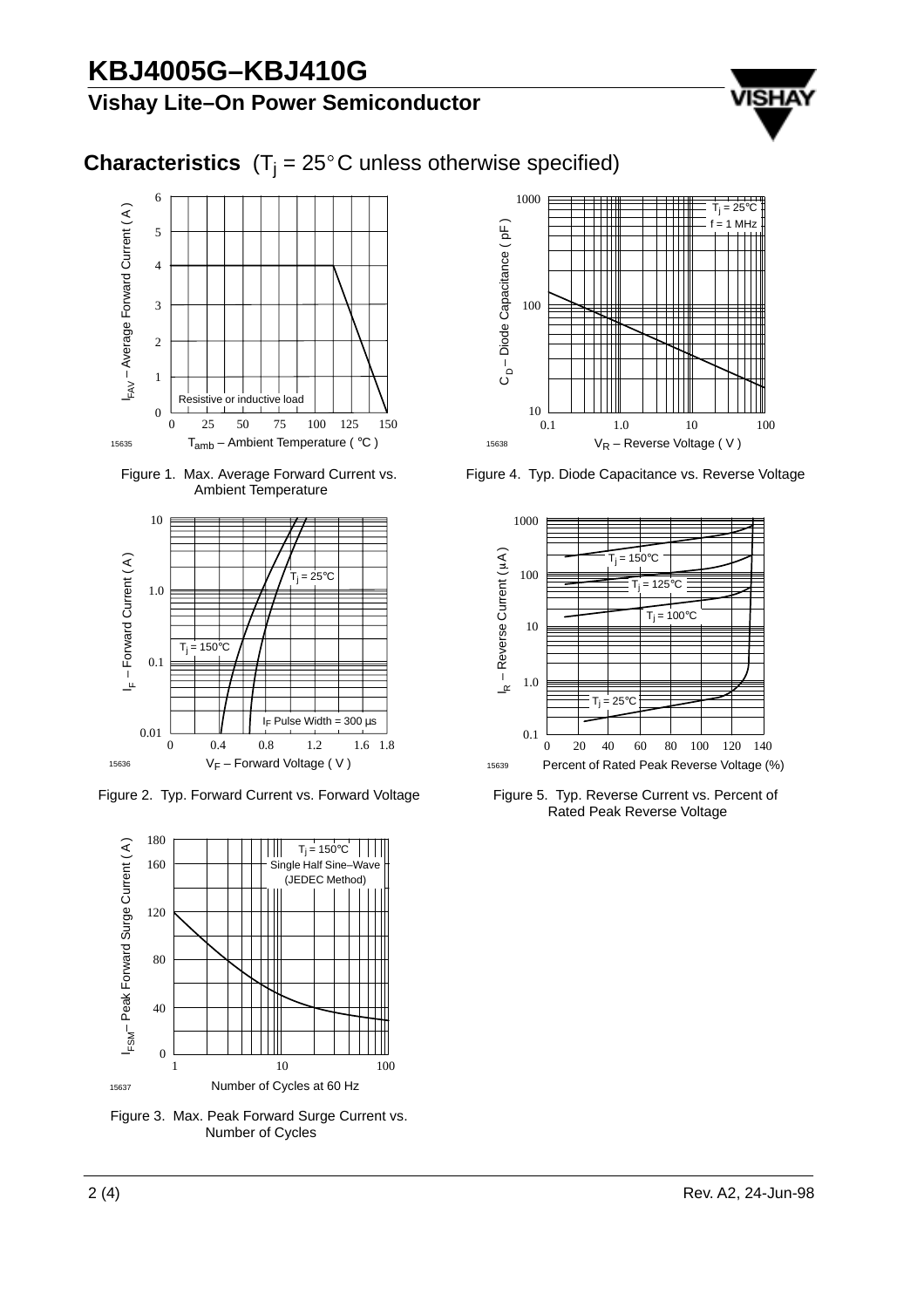

## **Vishay Lite–On Power Semiconducter**

## **Dimensions in mm**



| KB J               |             |              |  |  |  |
|--------------------|-------------|--------------|--|--|--|
| Dim                | Min         | Max          |  |  |  |
| А                  | 24.80       | 25.20        |  |  |  |
| B                  | 14.70       | 15.30        |  |  |  |
| Ċ                  |             | 4.00 Nominal |  |  |  |
| $\overline{\Box}$  | 17.20       | 17.80        |  |  |  |
| Ē                  | 0.90        | 1.10         |  |  |  |
| G                  | 7.30        | 7.70         |  |  |  |
| H                  | $\phi$ 3.10 | 03.40        |  |  |  |
| $\bigcup$          | 3.30        | 3.70         |  |  |  |
| $\overline{\sf K}$ | 1.50        | 1.90         |  |  |  |
|                    | 9.30        | 9.70         |  |  |  |
| M                  | 2.50        | 2.90         |  |  |  |
| N                  | 3.40        | 3.80         |  |  |  |
| P                  | 4.40        | 4.80         |  |  |  |
| R                  | 0.60        | 0.80         |  |  |  |
|                    | Dimensions  |              |  |  |  |

technical drawings<br>according to DIN<br>specifications

14472

Case: molded plastic Polarity: molded on body Approx. weight: 4.6 grams Mounting: through hole for #6 screw Mounting torque: 5.0 in–lbs maximum Marking: type number